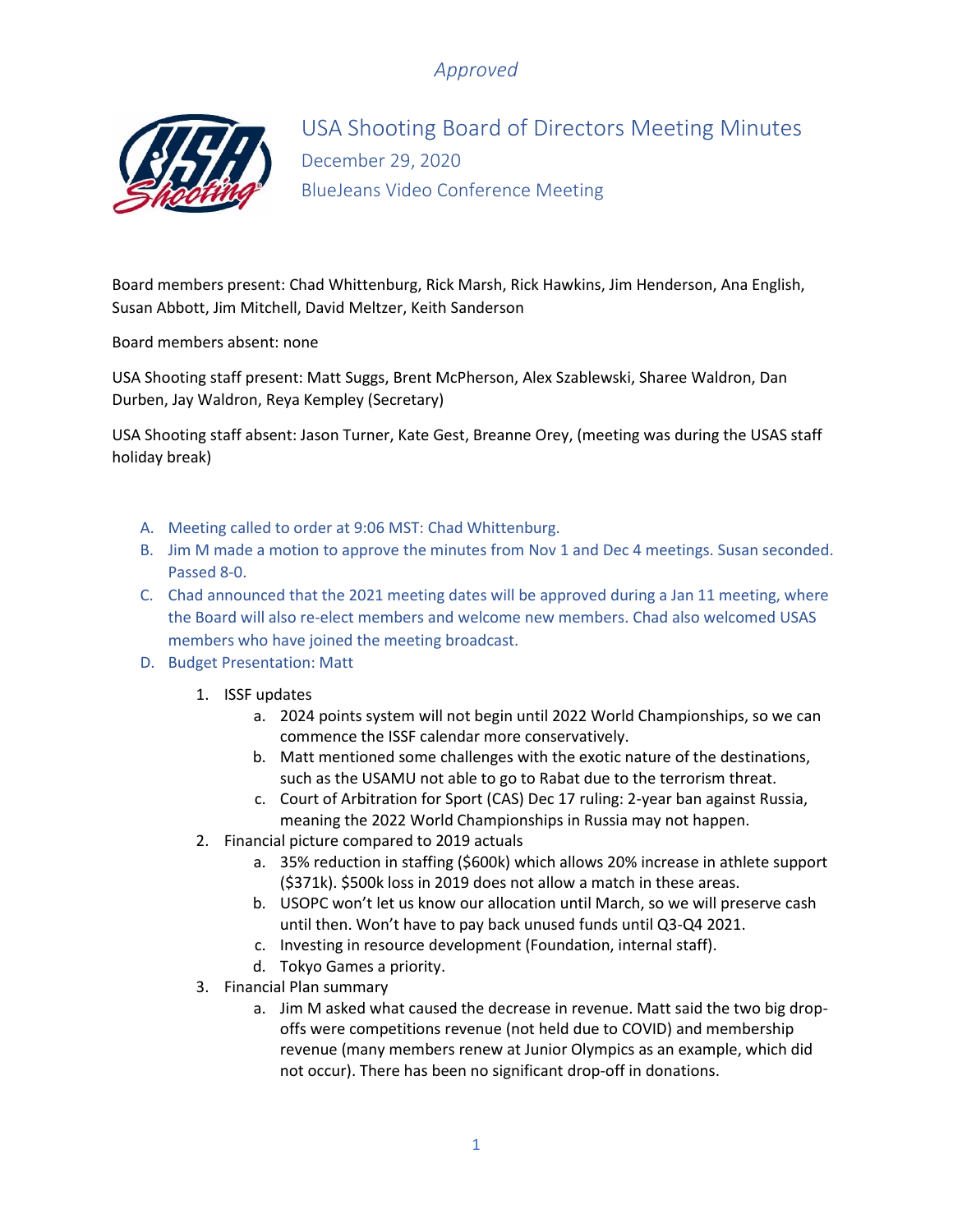- b. Matt pointed out that USAS is bringing pistol/para to equal funding, increasing overall athlete funding.
- c. Matt said the risk is beginning to spend on travel alongside competitions revenue, if outbreaks/slowdowns affect competitions revenue.
- d. Matt discussed USOPC grant terms and PPP loan.
- e. Matt pointed out the success/safety of Winter Airgun (WAG) and the general safety of shooting. But state restrictions could impact competitions.
- f. Jim M asked if we would apply for the new PPP funding that was just passed. Matt said we would, with USOPC guidance. Matt said most of the previous PPP loan money we received is expected to be forgiven.
- g. Chad thanked Matt for the executive summary, which would assist understanding for anyone viewing the web site. He also thanked Ana and the finance committee for their detailed work to prepare the budget.
- 4. Matt discussed his ideas for allocation/reallocation of funds. He compared one-time (70% athlete/30% reserves) vs. recurring (50% athlete/25% reserves/25% operations) funding plans. He called for questions or comments.
	- a. Chad asked Matt to give an overview of a contingency budget if funds come in from the Foundation, for example. He announced the first Foundation Board meeting will be next week in Reno, Nevada.
		- i. Matt named options to utilize the additional money, if it comes in:
			- a. Operation Gold, which is an incentive for Olympic medals. This is currently unfunded in the budget. USAS must find money between now and Tokyo.
			- b. Web site update
			- c. Filling all available slots at international events
			- d. Athlete illness or quarantine
		- ii. Matt and Chad pointed out the \$960k positive cash is a drastic change from a year ago. USAS has been fortunate during COVID, since the reduction in expenses outpaced the reduction in income, and donations remained stable. Chad expressed optimism that with 990s and audits completed, fundraising efforts will be stronger. He thanked everyone for the work done. Jim M said the Foundation members are anxious to get started fundraising and clarity in the budget aids their confidence and strategy.
- 5. Rick M complimented Ana and Matt on their extensive work on the budget.
- 6. Jim M made a motion to approve the 2021 budget. Rick M seconded. Passed 7-0 (David Meltzer and Ana English absent). Chad and Matt thanked the staff, especially the coaches and Alex, for their efforts.

#### E. Operational Updates: Matt

- 1. The OPTC is currently closed, to reopen January 14. It is especially difficult for the 25m pistol athletes, with no alternative training facility. Our temporary range in the old Macy's is only 10m, but does allow athletes and the local junior club to train.
- 2. The USOPC \$42k special grant (thank you to Alex) offsets the cost of vacating the USOPTC. It allows spending on items directly related to the shutdown, such as targets.
- 3. WAG success demonstrates viability/safety of competitions outside of the OPTC, where we are charged \$20/day/person in attendance. Partnering with CMP and Hillsdale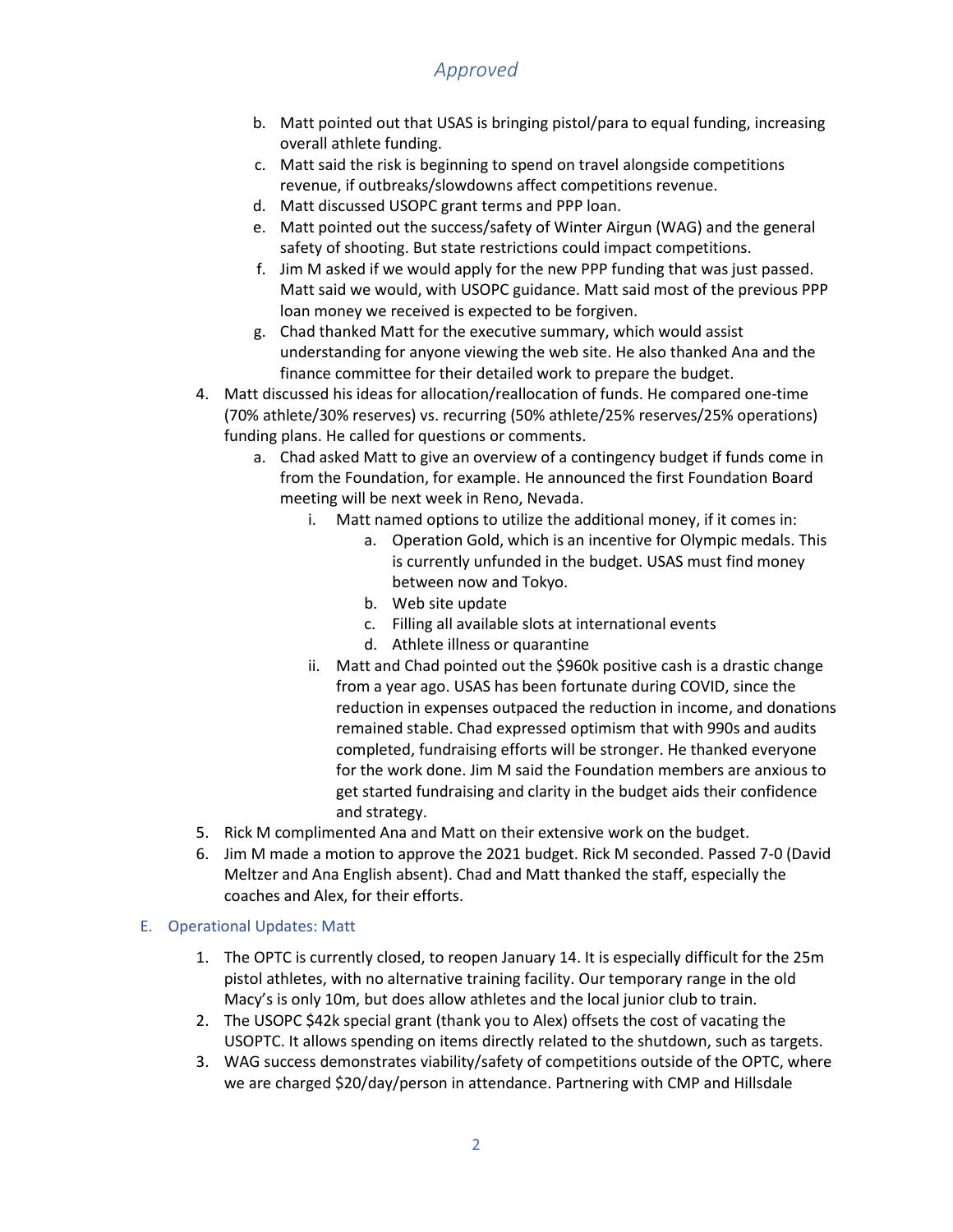College will allow more economical competitions. Matt described the plan for holding Junior Olympic Nationals at Hillsdale.

- 4. The hire of Buddy Duvall as Chief Marketing Officer will be effective January 1. He will immediately be up to speed and brings a pistol background to USAS.
- 5. Matt presented an organization chart including Buddy Duvall. Chad expressed confidence that now Buddy has the tools he needs to be successful (990s, etc.). Jim M also said he was excited to hear of Buddy's hire, as he has known him for 20 years. Matt said he has known Buddy since his Junior Olympic days and has seen widespread support and optimism with his hire.
- 6. Domestic Competition schedule overview. Matt said the challenge is 25m, as only the OPTC and Fort Benning have suitable ranges. The requirements are currently too onerous at the OPTC to hold events.
	- a. Events include Junior World selections, Olympic stage II tryout for smallbore rifle, Junior Olympic (JO) Nationals, National Championships, and junior camps. Locations are Kerrville, Hillsdale College, and Fort Benning.
	- b. Matt explained an effort to drive participation at Pistol Nationals by having Pistol JOs and Rifle/Pistol Nationals together at Fort Benning.
	- c. Chad asked how this schedule will be communicated to the membership. Matt said the events will be announced over the next several weeks.
	- d. Matt expressed his goal of bringing back junior camps. Rifle/pistol camps are contingent on facility availability, including a new range planned at Hillsdale College.
- 7. Team Selection Considerations. With the new ISSF quota procedure, we can't send different teams to each World Cup. Team selection matches are costly, so we need a new system to promote podium finishes, support successful athletes, support the pipeline, and allow shooters to make decisions for their own performance.
	- a. A rifle proposal is based on a rolling 13-month average. Average score is based on World Cup results, which places the athlete on the National Team or National Development Team. Bonus points are added for winning Nationals or medaling in a World Cup, World Championship, or Olympics. It also includes protections against gaming the system by dropping out of a match. The high performance staff names eligible matches.
	- b. Chad asked how much of this has been vetted. Matt said the draft is not finalized but the AMU gave feedback on the rifle proposal. It will be shared with the AAC for feedback and the HP team at USOPC for approval. Other sports have similar models.
	- c. Matt says a big focus for pipeline athletes wanting to qualify for 2024 Olympics should be the 2022 World Championship.
	- d. Chad recommended athletes speak to coaches and athlete reps with questions and feedback.
	- e. Kim Rhode commented in 2021 there will be 15 competitions to earn points for the annual year-end ranking and 21 in 2022 plus Olympic ranking.
	- f. Chad mentioned that Kim will be the new ISSF representative on the Board starting next year.
- F. Chad thanked Rick H, Keith S, Jim H, Susan A (their last meeting), and David M (term ending) for their service. Kim also thanked them. Brent congratulated Jim H's hire by Scholastic Action Shooting Program (SASP) which will be a good connection for USAS.